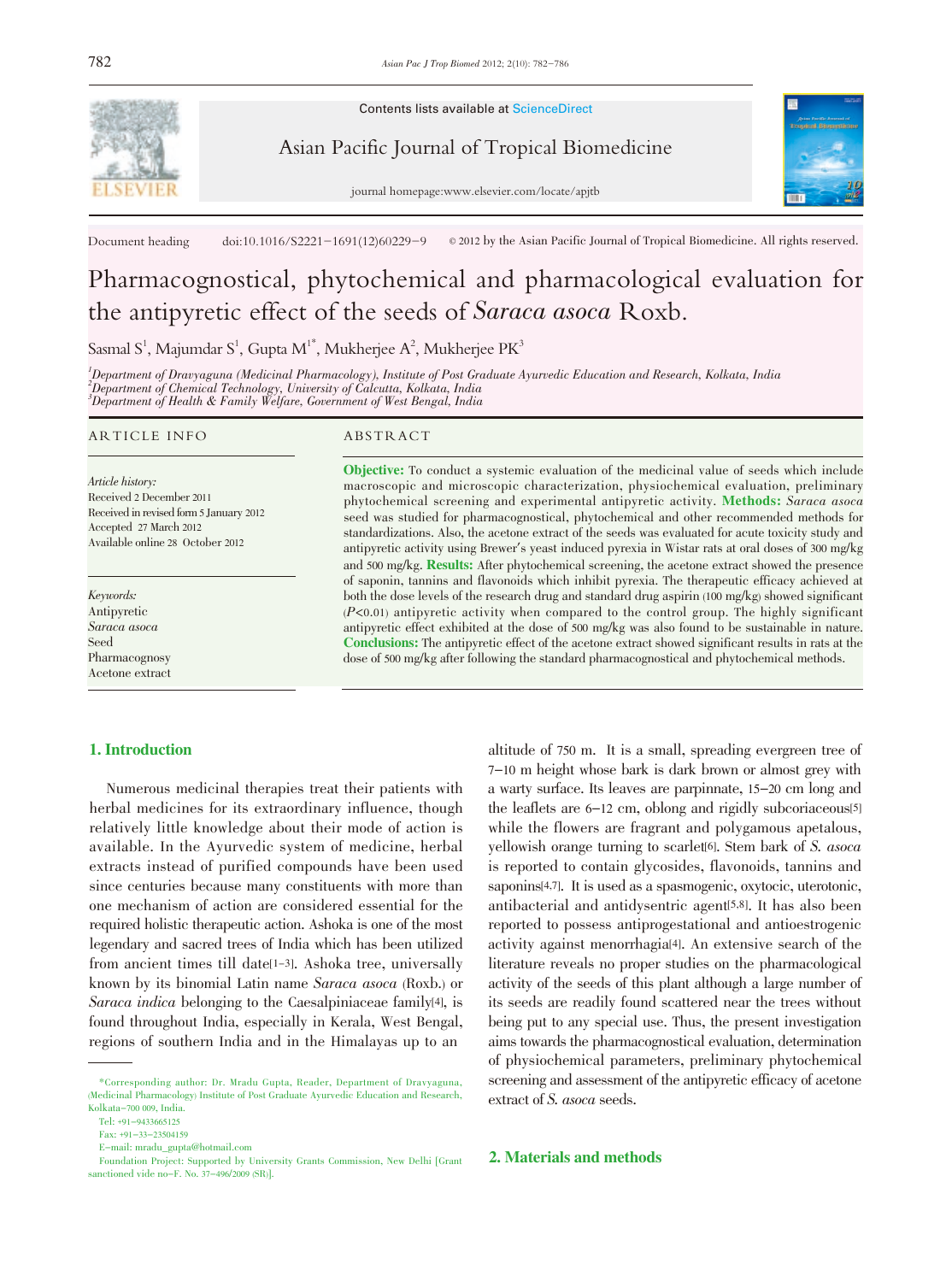# 2.1. Collection and identification of plant material

The seeds of S. asoca were collected from the medicinal plant garden of Narendrapur Ramakrishna Mission, Kolkata and the State Government Herbal Garden at Kalyani, West Bengal, India. The identification of the seeds was done at the Botanical Survey of India, Howrah, India vide Ref. No. BSI/CNH/AD/Tech./2010 and Sample Reg. No (AS-01). An authentic herbarium specimen was deposited in the herbarium museum of Department of Dravyaguna, IPGAE&R, Kolkata, India for future reference.

# 2.2. Chemicals

Aspirin was purchased from NICE Chem. Pvt. Ltd., Cochin, India. Gallic acid, ferric chloride, sodium hydroxide and all other chemicals used in different studies were of analytical grade.

# 2.3. Processing and solvent extraction

Seeds were washed and cleaned thoroughly to remove any extraneous matter and dried under sun light for about twenty days. The sun-dried whole seeds were powdered with a grinding machine (Hammer mill) and passed through a #40 mesh sieve. Powdered material was stored properly in airtight containers for experimental purposes. The powder of research drug was subsequently extracted sequentially in petroleum ether  $(60-80 \degree C)$ , chloroform, acetone, methanol and water in a Soxhlet's extractor and then filtered. The extract was concentrated under vacuum in a rotary evaporator to yield semi-solid mass. This was further dried under a vacuum oven drier to give solid residue and preserved in refrigerator below 10  $\degree$  for subsequent experiments.

# 2.4. Animals

Swiss albino mice of either sex, weighing about 20-30 g and albino (Wistar) rats of either sex, weighing about 120-150 g were used for in-vivo evaluation. All animals were procured from the Government of West Bengal approved breeder, M/s Ghosh Scientific, Kolkata and housed under standard environmental conditions with fixed 12 h light/dark cycles in animal house of IPGAE&R, registered by CPCSEA (Reg. No. 1180/ac/08/CPCSEA dated 27.03.08). The animals were kept in standard polypropylene cages and provided with food and water ad libitum. These animals were acclimatized for a period of 14 days prior to performing any experiments. All experimental protocols were approved by the Institutional Animal Ethical Committee.

# 2.5. Pharmacognostic study

Fresh seeds authenticated from the Botanical Survey of India were taken for morphological and histological studies. Coarse powder (#40 mesh) was used to find out

different pharmacognostical (macroscopic and microscopic) characteristics in the department of Dravyaguna of IPGAE&R according to established procedures[9,10].

# 2.6. Physiochemical parameters and preliminary phytochemical screening

Different physiochemical parameters (such as moisture content, ash values, extractive values, total phenolic content, saponification value, etc.) of the powdered seeds were estimated using standard methods[11-13]. The fluorescence analysis of the powdered material was done under visible and UV (254 and 365 nm) lights[14,15]. The acetone extract of the seeds was then subjected to different qualitative tests to determine the presence of various phytoconstituents[16,17].

# 2.7. Acute toxicity test

Acute toxicity study of acetone extract of the seeds of S. asoca was carried out on healthy Swiss albino mice following OECD guideline 423[18]. A single oral dose of the extract was administered orally at the level of 100 mg, 300 mg, 500 mg, 700 mg and 1 000 mg/kg body weight respectively to the 5 groups containing 6 mice each. These groups were observed for any signs of toxic symptoms, behavioral changes, locomotion, convulsions and mortality for 1, 2, 4, 8 and 24 h and further for a period of 14 days. During this period, their activity levels and behavior patterns were closely watched and meticulously noted[19].

# 2.8. Antipyretic activity

The assessment of antipyretic activity was carried out using Brewer's yeast induced pyrexia in Wistar rats by the method as described by Loux et al<sup>[20]</sup>. Rats were fasted overnight with water ad libitum before the experiment. The normal body temperature of each animal was measured by digital tele-thermometer (IMCORP, Ambala, India) and recorded. Pyrexia was induced by subcutaneously injecting 20% w/v Brewer's yeast (10 mL/kg), suspended in normal saline, into the animal's dorsum region. The peak pyrexia was observed to be at 18 h after yeast administration by conducting trial experiments. The animals that showed an increase in rectal temperature of at least  $1 \degree$ C were used for the study. The drugs were administered orally at the time of peak pyrexia. The control group (group I) was administered 5% gum acacia, the standard group (group II) received aspirin (100 mg/kg) and the research groups (group III and IV) was given the research drug at doses of 300 mg/kg and 500 mg/kg respectively. The rectal temperature was recorded at a time interval of 1, 2, 3, 4 and 5 h after drug administration.

# 2.9. Statistical analysis

The data were statistically analyzed using oneway ANOVA followed by Dunnet's t test for individual comparison of the various groups with the control group[19,21].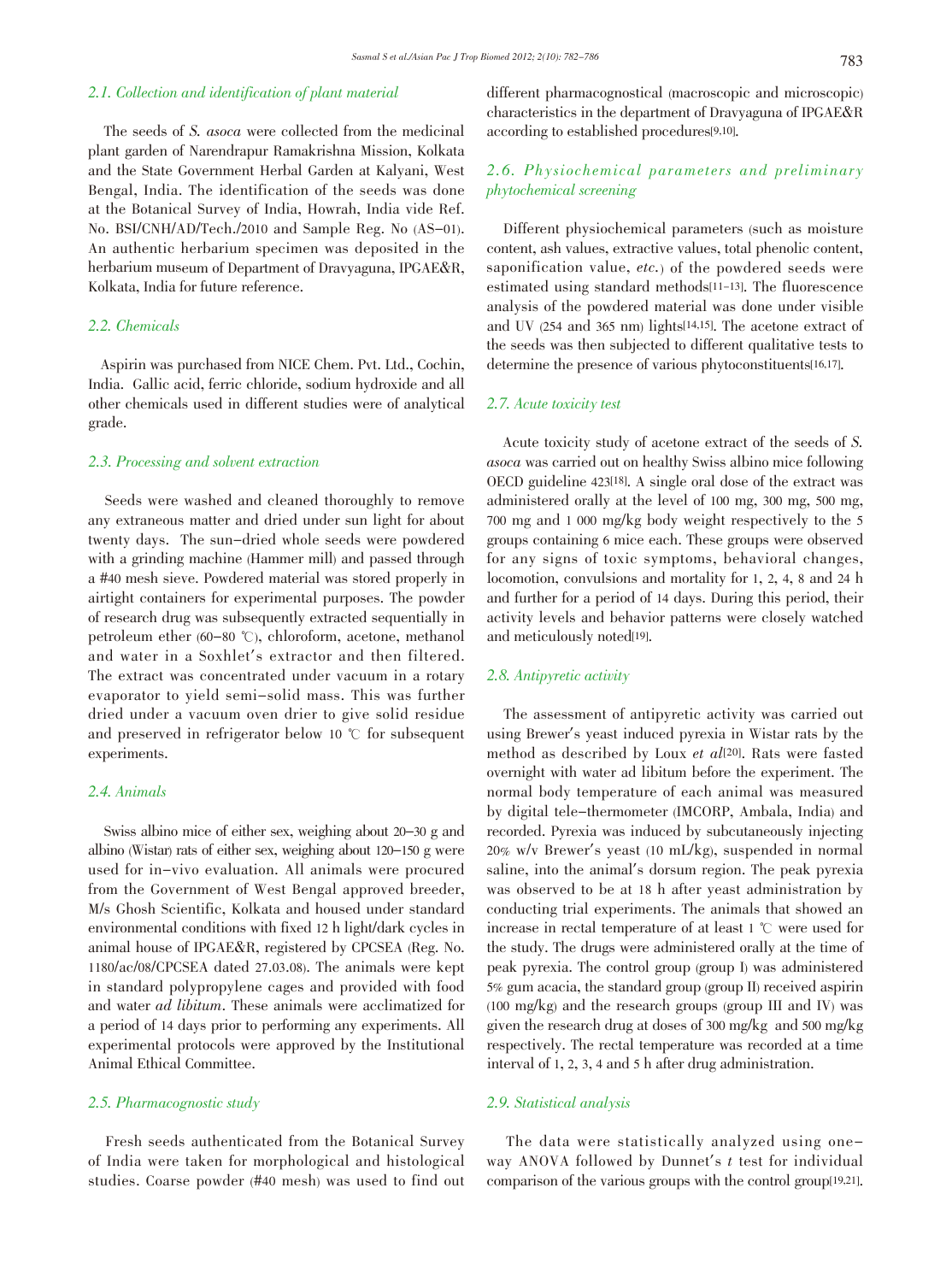Results were expressed as Mean $\pm$ SEM. P<0.01 was used to indicate statistical significance.

# 3. Results

# 3.1. Macroscopic characteristics

The legumes of S. asoca are 6-10 inches long containing 4-8 grey dicotyledonous seeds like a chest nut. The seeds are 3-5 cm long with average diameter of 8-9 cm, smooth surface, ellipsoid-oblong and compressed. The seed coating is brown or slightly black in color while sun-dried seeds are dark brown colored having a smooth surface with hard texture. Coarse powder of the seed is light brown in color with an aromatic odor and having a slightly sweet taste.

# 3.2. Microscopic characteristics

The seed shows a very thin membranous aril composed of several layers of parenchymatous and collenchymatous cells containing vessels, starch grains, prismatic crystals, etc. (Figure 1). The fine powder was mounted in glycerin as well as stained with different reagents. Observation under microscope (Dewinter, Italy) showed presence of cells containing tannins, stone cells, crystals, endospermic cells, starch grains, vessels, etc.



Figure 1. T.S. of S. asoca seed. A: Starch grain; B: Vessel; C: Crystal

# 3.3. Physiochemical parameters

Different physiochemical parameters for the purpose of standardization such as total solids (93.5%), moisture content  $(6.5\%)$ , total ash  $(6.7\%)$ , water soluble ash  $(6.0\%)$  and acid insoluble ash (0.7%) were determined. The saponification value of the seed oil was calculated as 145 mg KOH/g of oil. The extractive value of different extracts was also calculated. Petroleum ether soluble extractive was 0.18% w/w, chloroform soluble extractive was 0.05% w/w, acetone soluble extractive was 1.27% w/w, methanol soluble extractive was 3.22% w/w

and water soluble extractive was 0.63% w/w. The powdered seeds were subjected to fluorescence analysis (Table 1) following standard procedure. The total phenolic content in <sup>100</sup> mg powder of the seeds of S. asoca was estimated as equivalent to 3.7 mg of gallic acid using the absorbance calibration curve generated with different concentrations of gallic acid.

# 3.4. Preliminary phytochemical screening

The extracts were subjected to preliminary phytochemical analysis using standard chemical methods which mainly revealed the presence of carbohydrates, flavonoids, polyphenols, tannins and saponins.

#### 3.5. Pharmacological study

# 3.5.1. Acute toxicity study

No signs and toxic symptoms were observed during the acute toxicity study using the acetone extract after oral administration of dose up to 1 000 mg/kg.

## 3.5.2. Antipyretic activity

The acetone extract of the seeds of S. asoca showed significant antipyretic effect at both the dose levels (300 mg/kg and 500 mg/kg) when tested on yeast-induced pyrexia in rats (Table 2). The antipyretic activity of extract was found to be highly significant and dose dependent when compared with the control group. The antipyretic effect which persisted up to 5 h was observed at the dose of 500 mg/kg of the research drug as compared to the standard drug and the research drug at the dose of 300 mg/kg. Inhibition of pyrexia in terms of percentage reduction exhibited by the research drug at 500 mg/kg dose was significantly comparable to that in case of aspirin (Figure 2).



Figure 2. Percentage reduction of rectal temperature of aspirin and acetone extracts of the seeds of Saraca asoca. Asp: Aspirin; AE: Acetone extract.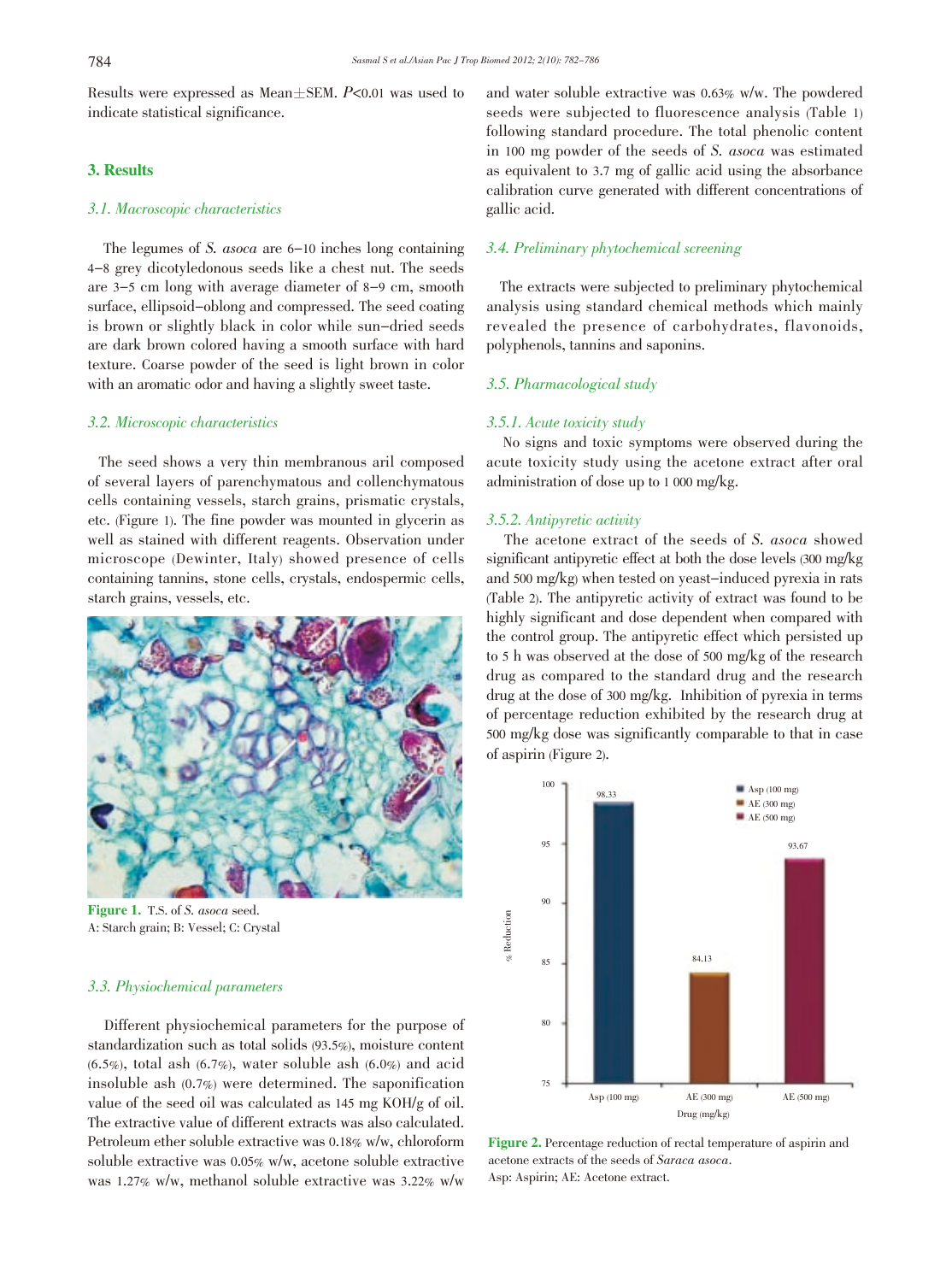# Table 1

Fluorescence analysis of S. asoca seed powder.

| Reagent                  | Normal light   | UV 254 nm      | UV 365 nm           |
|--------------------------|----------------|----------------|---------------------|
| 1M Sodium hydroxide      | Light brown    | Dark brown     | Violet              |
| Acetic acid              | Light brown    | Light brown    | Light brown         |
| 1M Hydrochloric acid     | <b>Brown</b>   | Greenish brown | Dark greenish brown |
| dil. Nitric acid         | <b>Brown</b>   | Greenish brown | Dark green          |
| $5\%$ Iodine             | Blackish brown | Greenish brown | Black               |
| $5\%$ Ferric chloride    | Blackish brown | Black          | Black               |
| Methanol                 | Light brown    | Light green    | Olive green         |
| $50\%$ Nitric acid       | Orange         | Green          | Dark green          |
| 1M Sulphuric acid        | Light yellow   | Light green    | Olive green         |
| dil. Ammonia             | Orange         | Green          | Dark green          |
| Sodium hydroxide in MeOH | <b>Brown</b>   | Green          | Olive green         |

Table 2

Effect of acetone extract of the seeds of S. asoca on brewer's yeast induced pyrexia in rats (mean±SEM) (n=6).

|    | Group Treatment        | Dose    |                  | Rectal temperature at different time intervals $(\mathcal{C})$ |                  |                         |                         |                         |                  | $\%$      |
|----|------------------------|---------|------------------|----------------------------------------------------------------|------------------|-------------------------|-------------------------|-------------------------|------------------|-----------|
|    |                        | (mg/kg) | $-18h^a$         | $0 h^{\rm b}$                                                  | -h               | 2 <sub>h</sub>          | 3 h                     | 4 h                     | 5 <sub>h</sub>   | Reduction |
|    | Control (vehicle) $-$  |         | $36.10 \pm 0.13$ | $37.40 \pm 0.16$                                               | $37.37 \pm 0.17$ | $37.25 \pm 0.18$        | $37.10 \pm 0.12$        | $36.95 \pm 0.15$        | $36.80 \pm 0.12$ |           |
| П. | Standard (aspirin) 100 |         | $36.87 \pm 0.06$ | $38.37 \pm 0.10$                                               | $37.77 \pm 0.05$ | $37.37 \pm 0.09$        | ***<br>$37.05 \pm 0.06$ | ***<br>$36.90 \pm 0.07$ | $36.95 \pm 0.06$ | 98.33     |
| Ш  | Acetone extract        | 300     | $36.55 \pm 0.07$ | $38.12 \pm 0.05$                                               | $37.95 \pm 0.06$ | $37.60 \pm 0.11$        | $37.25 \pm 0.09$        | $36.80 \pm 0.07$        | $37.00 \pm 0.09$ | 84.13     |
| IV | Acetone extract        | 500     | $36.47 \pm 0.21$ | $38.05 \pm 0.17$                                               | $37.80 \pm 0.11$ | ***<br>$37.27 \pm 0.09$ | $36.95 \pm 0.03$        | $36.75 \pm 0.07$        | $36.57 \pm 0.06$ | 93.67     |

\*\*\*: P<0.0001, \*\*: P<0.001, \*: P<0.01, when compared with control; a: temperature just before yeast injection; b: temperature just after drug administration.

#### 4. Discussion

For the purposes of quality control, assessment of purity and identification of any sample, standardization is very much essential. In the present research, pharmacognostic study, physiochemical analysis, toxicity assessment and evaluation of antipyretic activity on rats of the seeds of S. asoca were carried out. Pharmacognostical studies and determination of different physiochemical parameters are very much essential for the standardization of drug and establishing its pharmacological efficacy. Hence, these studies help in identification and authentication of the plant material[22-27]. The acetone extract of the seed was also evaluated for its antipyretic activity on the basis of phytoconstituents present in it.

Fever may occur as a result of infection or one of the sequels of tissue damage, inflammation, graft rejection, or other diseases. It is the body's natural function to create an environment where infectious agents or damaged tissues cannot survive. Yeast induced fever is called pathogenic fever. Its etiology includes production of prostaglandins, which set the thermoregulatory center at a higher temperature. Most of the antipyretic drugs like aspirin or paracetamol inhibit COX-2 expression to reduce the elevated body temperature by inhibiting PgE2 biosynthesis[28-32].

Results of the present research work indicate no toxic effect up to the maximum dose of the drug at 1 000 mg/kg during acute toxicity study and also significant  $(P<0.01)$ antipyretic effect of acetone extract of the seeds of S. asoca found especially at the dose of 500 mg/kg in yeast-provoked elevation of body temperature when compared with standard drug aspirin at 100 mg/kg. The administration of the research

drug at 500 mg/kg resulted in its inhibitory action on pyrexia up to 5 h while aspirin (100 mg/kg) and research drug at 300 mg/kg exhibited their impact up to 4 h. Similarly, the reduction in temperature at dose level of 500 mg/kg (92.30%) was significantly comparable with the effect in case of standard drug aspirin (98.01%). So, inhibition of prostaglandin biosynthesis by our research drug on yeast induced pyrexia in rats may be the possible mechanism of antipyretic action as that of aspirin.

The antipyretic effect of different plant species could be attributed to the presence of flavonoids since flavonoids normally exhibit antipyretic, analgesic and antiinflammatory properties[33-36]. The acetone extract of the seeds of S. asoca contains different phytoconstituents including high amounts of flavonoids and tannins. So, these bio active constituents may be responsible for the antipyretic effect exhibited by the seed extract. This research drug may be used as a safe, economic, non-toxic and potent antipyretic herbal drug. It is well known that there are several mediators or multi-processes underlining the pathogenesis of fever and inhibition of any of these mediators may bring about antipyretic effect. Therefore, further studies regarding other important pharmacological activities as well as isolation and characterization of the active principle constituents responsible for the observed antipyretic activity need to be undertaken.

# Conflict of interest statement

We declare that we have no conflict of interest.

#### Acknowledgements